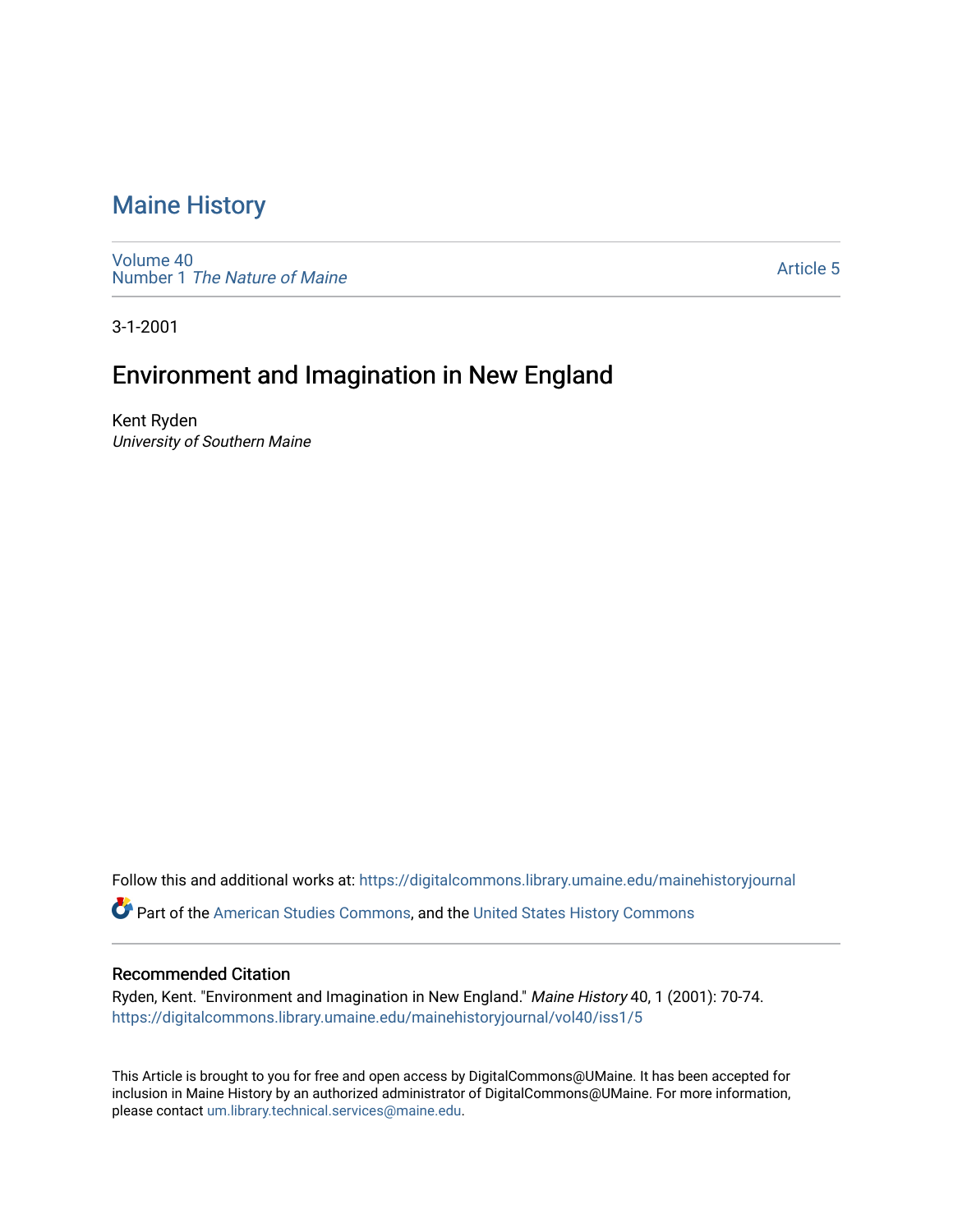# **ENVIRONMENT AND IMAGINATION IN NEW ENGLAND**

### by Kent Ryden

*Kent Ryden, Associate Professor of American and New England Studies at the University of Southern Maine, considers the arguments put forward in the three essays by Judd, Beach, and Sebold published in this issue of* Maine History. *He points out that each essay explores the complicated relationship between Maine's physical landscape and the interpretations that are brought to bear on that landscape. Each case study— the Allagash, the oil tanker port controversy, and Maine's salt marshes— illuminate for Ryden the essential confusion caused by the distinction that we draw between "nature and "culture.'1 Conflicts over the natural environment, he finds, are less about a physical presence than about the contested ideals that presence comes to symbolize. Professor Ryden is the author of* Mapping the Invisible Landscape : Folklore, Writing, and the Sense of Place, *Iowa City: University of Iowa Press, 1993.*

 $\prod$ <sub>wande:</sub> HE YEAR I studied for my Ph.D. exams, I lived in a small apartment in North Scituate, Rhode Island. For two weeks prior to the  $\mathsf{\mathsf{L}}\;$  exams, having decided that my brain was full, I spent a lot of time wandering around in a forest about a half mile down the road. There was something very soothing about the isolation and verdant foliage of that patch of woods. As the canoeists on Richard Judd's Allagash River and the Bostonians who sought out Kimberly Sebold's salt marshes found, this natural landscape provided me with a much-needed balm for my nervous and overheated mind. At the same time, though, my forest was riddled with ironies. It existed in an increasingly developed suburban town only because it was part of the protected watershed for the Scituate Reservoir. My little patch of nature owed its life to a massive cultural intervention in the central Rhode Island landscape. And, as with so many New England forests, my woodland refuge was laced with old stone walls, evidence of the area's agricultural use prior to being taken out of production when much of central Scituate was condemned and flooded. It was anything but a wild retreat or unspoiled pristine landscape; instead, the forest's age, structure, and composition were shaped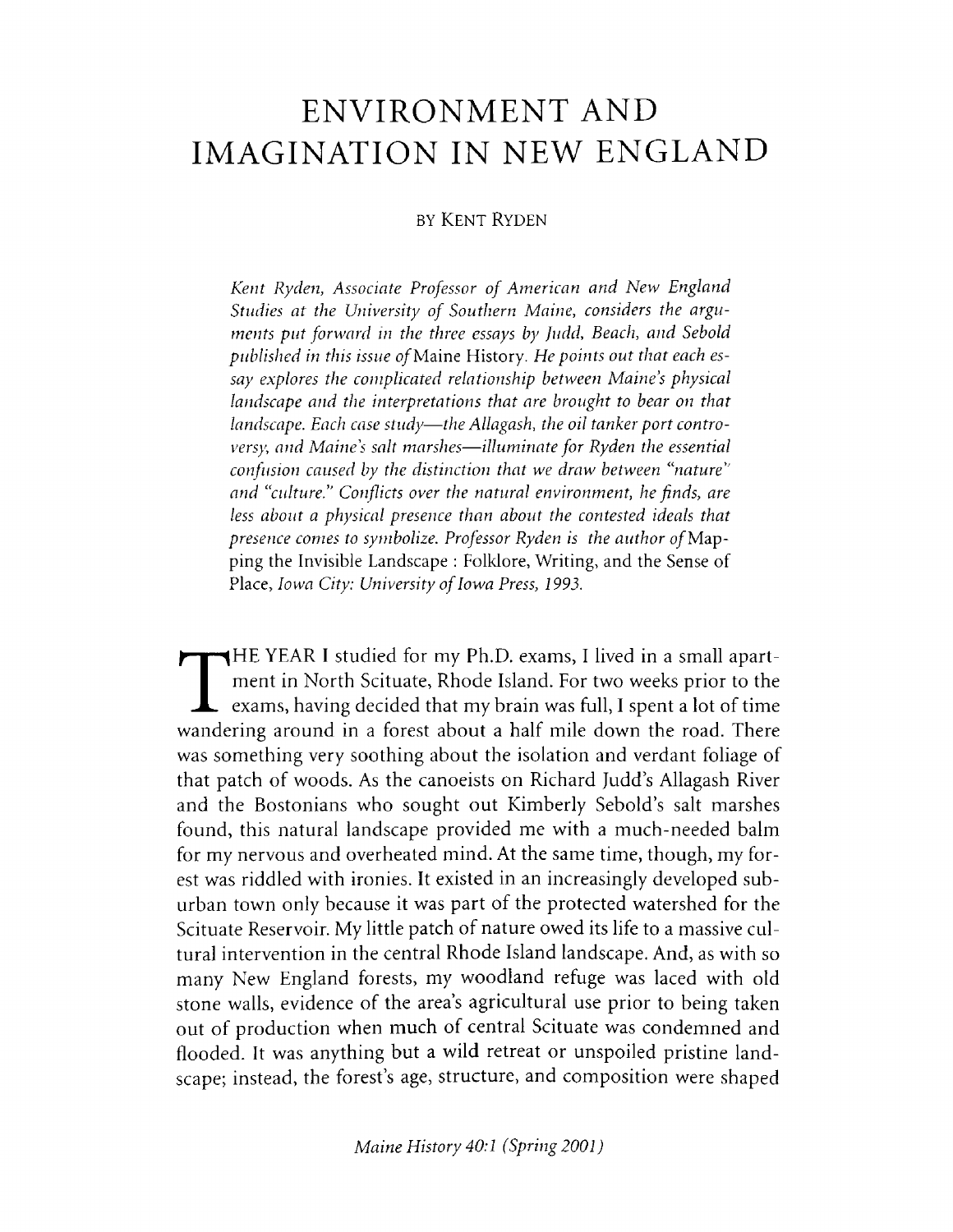by the area's history of agricultural use and subsequent abandonment.

As the articles in this issue of *Maine History* confirm, this is the nature of nature in New England. While popular ideas about nature, environment, and wilderness preservation tend to focus on the wide open spaces of the West, seemingly untouched by human hands, landscapes defined as "natural" in New England are thickly smudged with human fingerprints. They owe much of their form and appearance to past and present patterns of cultural use. Richard Judd's northern rivers running through a working forest, Christopher Beach's coastlines as both scenic resource and the basis of economic livelihood, and Kimberly Sebold's agricultural salt marshes all demonstrate that when it comes to discussing nature in Maine, our culture's conventional division between the categories of "nature" and "culture" are hopelessly blurred and confounded.

This is true not just of the physical landscape, but as it exists in the mind and the imagination. The three articles provide us with intriguing instances in which Maine's natural landscape—an objective physical thing, a collection of water and rocks and plant life—has taken on a thick layer of interpretation and has been most meaningful for a range of observers not as a physical presence but as an idea; or, rather, as a system of competing ideas. The articles speak in part of individuals and groups who look at and act upon natural places as abstractions, as symbolic representations of ideas and priorities. In this case, it may not be correct to say that they can't see the forest for the trees so much as that they can't see the forest for the screen they've erected in front of it, a screen upon which they project images from their own minds. In this way too, nature is shown to be much more an artifact of culture than we might think. The articles not only show how the false dichotomy between nature and culture gets less and less distinct the closer you look, not only show us the power of nature construed as ideas and ideologies, but also demonstrate the extent to which nature can be seen not only as a *geographical* terrain, but also a *contested* terrain, a literal and conceptual place to be wrestled over for physical, legal, economic, and imaginative control. The examples here are most intriguing not as contests over policy or economic and artistic uses of the land, but as contests over meaning, over prevailing frameworks of ideas that make certain land uses both imaginable and permissible. As such, these papers cut to the heart of a central issue addressed by environmental historians: the cultural construction of nature, the ways in which nature does not *inherently* mean but takes on meaning through human perception, which can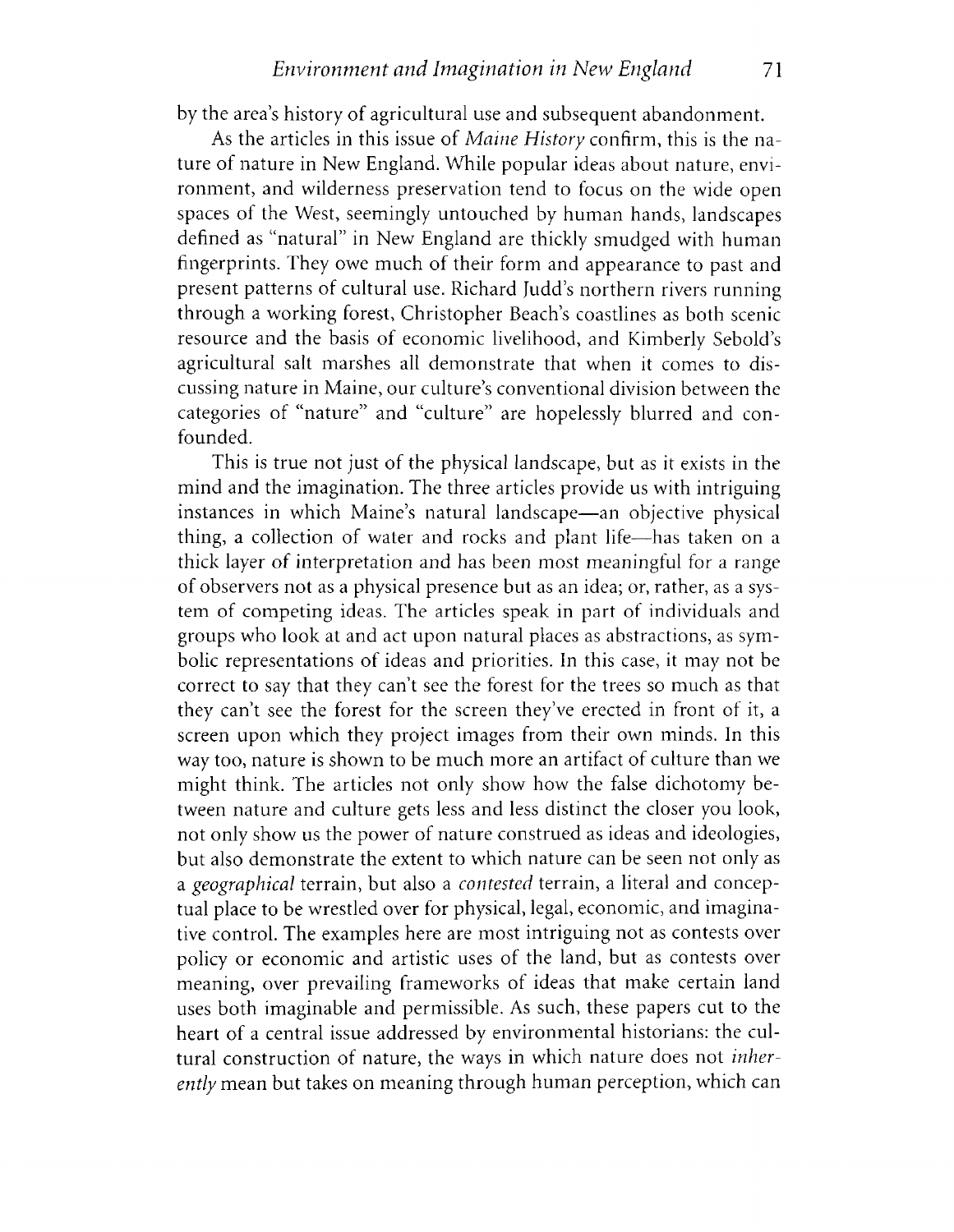### 72 *Maine History*

have profound real-world consequences. And nowhere do these knotty ideas present themselves more insistently, and play such a prominent role in public life and popular thought, than here in Maine.

It is difficult to divorce battles over nature's meaning from more literal struggles over particular landscapes—the two, in fact, are directly related. One of the strengths of these essays is the light they shine on how concepts and actions work in concert. The essays are not only about contests over meaning but about how those meanings, in turn, can work to reshape nature in their own image. Ideas about nature are powerful things, lenses which can bend and refract the physical world to the point that certain things come into sharp focus, others are distorted, and still others disappear completely As a result, the Mainers who have occupied and worked in these landscapes have had their worlds redefined around them, with their workaday realities standing in sharp contrast to the abstractions applied to them by various political, economic, and cultural agents. The question then becomes, whose version of nature will prevail? Will it be that of people who understand Maine's nature in the abstract or that of people who have a deep knowledge of nature derived through lifetimes and generations of work?

Richard Judd and Christopher Beach both suggest that sometimes the local and historical definition of nature has prevailed. As Beach notes in the case of resistance to the oil industry, the force and effectiveness of local environmental activism grew to a large extent not only out of an abstract veneration of pastoral scenes, but out of a grassroots understanding of coastal environments as workplaces, sources of livelihood, and centers of community. Defending their hard-earned local perspective from the economic calculus of oil interests, complicating the preservationist views of elite environmental groups from outside the state, Maine's "ordinary citizens whose claim to authority lay in their lifelong experience of the coast" were able to have their definition of nature, and thus the integrity of their environment, prevail in the end.

Richard Judd presents a fascinating story of how one particularly powerful abstraction, a wilderness ideal developed in a western American context, had to be reshaped in a very different eastern context, one in which notions of pristine landscapes unmodified by humans simply did not apply. In the Maine context, paper companies, participants in outdoor recreation, and wilderness enthusiasts all staked claims on the landscape, and the wilderness proposals had to take into account prevailing patterns of Maine life and economy if they were to succeed. The result was river corridors that satisfied a visual definition of wilderness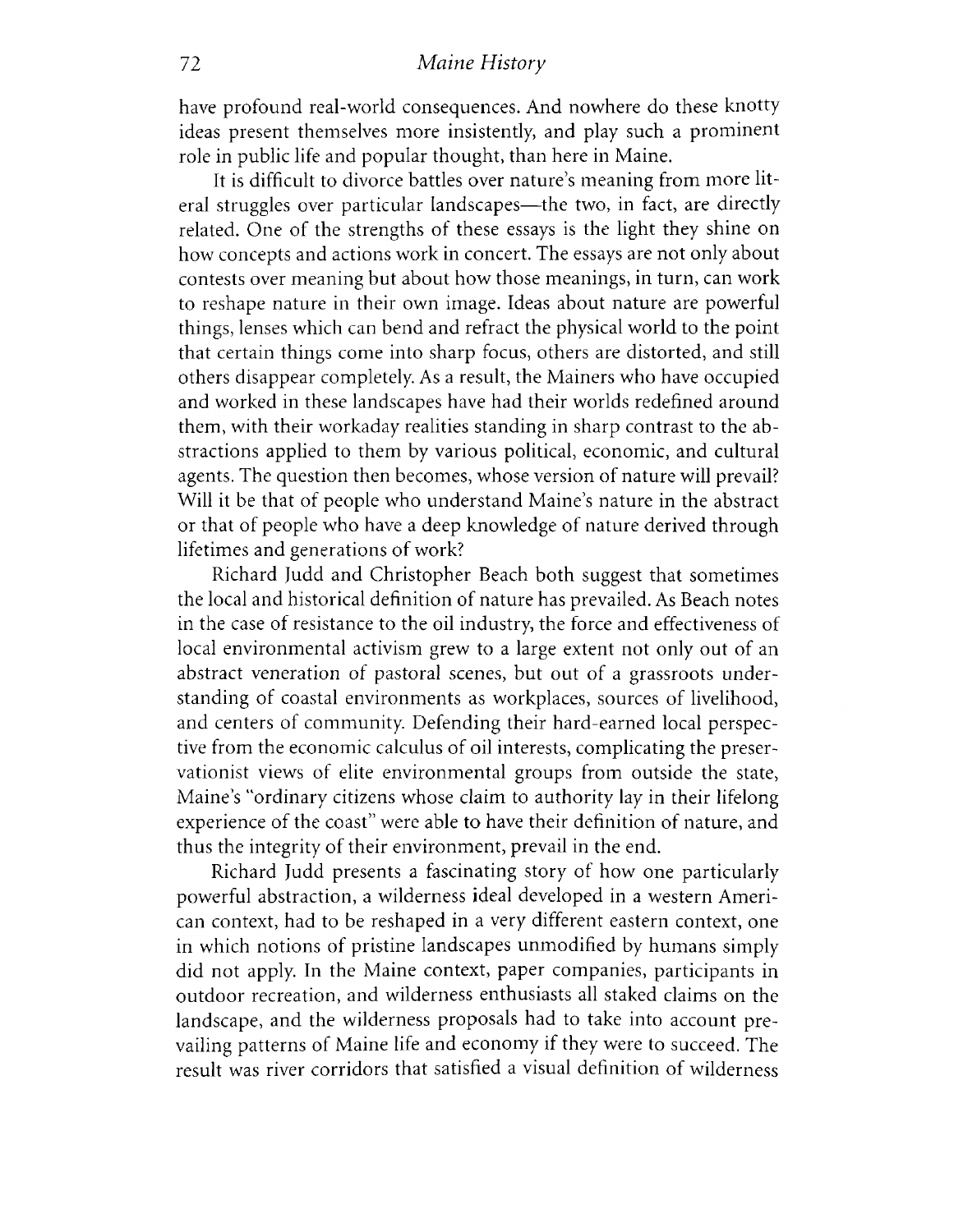within a matrix of preexisting land use and attitudes toward nature. The historic blurring of nature and culture in Maine finally "helped refine the wilderness for a more complex world in which the boundaries between nature and culture were indistinct." In an interesting inversion, the simplified American wilderness abstraction became altered by the complex textures of local reality, rather than the other way around.

Kimberly Sebold's essay presents a somewhat different situation, in which the occupants of the working landscape cannot defend themselves. As she demonstrates, the New England salt marsh landscape was already a heavily exploited and reshaped resource by the nineteenth century. In the hands of Boston's elite, however, the landscape was not trammeled by complex, inconvenient human figures but transformed into an almost pure idea, a reversal of the process outlined by Judd and Beach. Both the landscape and its shadowy farmers were no longer agricultural resources and real people in the eyes of elite urban artists, writers, and rusticators, but rather simplified sites of pastoral bliss populated by happy peasants no longer able to resist the powerful revisions of antimodern tastes, tastes which shape perceptions of these once-marginal places even today.

Our authors guide us through the complexities of many seemingly simple words and cultural concepts conventionally applied to the natural landscapes of Maine. Judd demonstrates that "wilderness" is now such a slippery and malleable concept that it can take in both a seemingly pristine riparian landscape and a heavily used industrial forest with no apparent irony—except perhaps for the Maine guide who complained that the Allagash had been wilder before it was designated a wilderness. Beach and Sebold identify "pastoral" as a central concept guiding both activists resisting oil tanker ports and vacationers seeking refuge from urban stresses and the pressures of modern life. They also remind us of the ongoing role that such words and concepts have played not only in regional art, literature, and public policy debates, but also in the very construction and definition of the region itself. They haven't just shown us some of the issues surrounding nature *in* Maine; they have also suggested the extent to which nature, in the popular mind, *is* Maine.

All parties involved in the wilderness debates which Richard Judd chronicles seem motivated by a shared sense that Maine is most properly seen as a land of rivers and forests, with the main issue revolving around how those rivers and forests should be protected and used in order to maintain the true character of the state. The story he tells here is paralleled by the current debate over a proposed Maine Woods National Park,